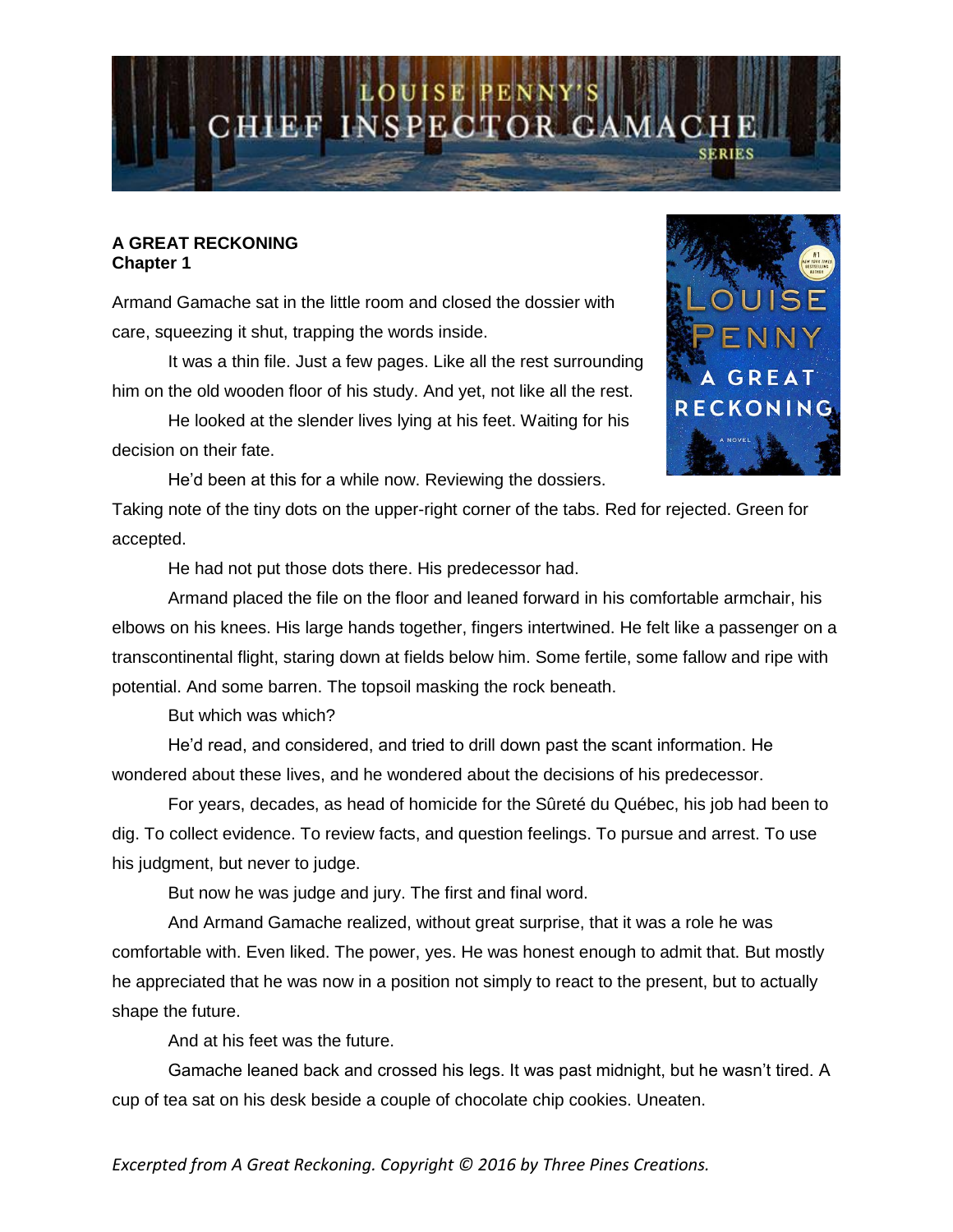

The curtains of his study fl uttered and he could feel a cold draft coming in through the slightly open window. And he knew if he drew back the curtains and turned on the porch light, he would see the first snow of the season swirling in the light. Falling softly and landing on the roofs of the homes in this tiny village of Three Pines.

It would cover the perennial gardens and leave a thin layer on cars and porches, on the bench in the middle of the village green. It would be landing, softly, on the forests and mountains and the Rivière Bella Bella that flowed past the homes.

It was the beginning of November and this was an early snow even by Québec standards. A tease, a portent. And not enough, yet, for children to play in.

But soon, he knew. It would come soon enough. And the gray November would be transformed into a bright, sparkling wonderland of skiing and skating. Of snowball fights, and snow forts and snowmen, and angels made in snow that had fallen from the heavens.

But for now the children slept and their parents slept. Everyone in the small Québec village slept, while the snow fell and Armand Gamache considered the young lives that lay at his feet.

Through the open door of his study, he saw the living room of the home he shared with his wife, Reine-Marie.

Oriental rugs were scattered about the wide-plank flooring. A large sofa sat on one side of the large stone hearth and two faded armchairs on the other. Side tables were piled with magazines and books. Bookcases lined the walls and lamps filled the room with pleasant light.

It was an inviting room and now Gamache stood up, stretched, and walked out into it, their shepherd Henri following him. He poked the fire and sat in one of the armchairs. His work wasn't done yet. Now he needed to think.

He'd made up his mind about most of the files. Except that one.

When he'd first seen it, he'd read the contents then set it aside, in the rejected pile. Agreeing with the red dot of his predecessor.

But something had niggled at him and he kept returning to that one file. Reading and rereading it. Trying to work out why this one dossier, this one young woman out of all of them, was troubling him.

Gamache had brought the file with him, and now he opened it. Again.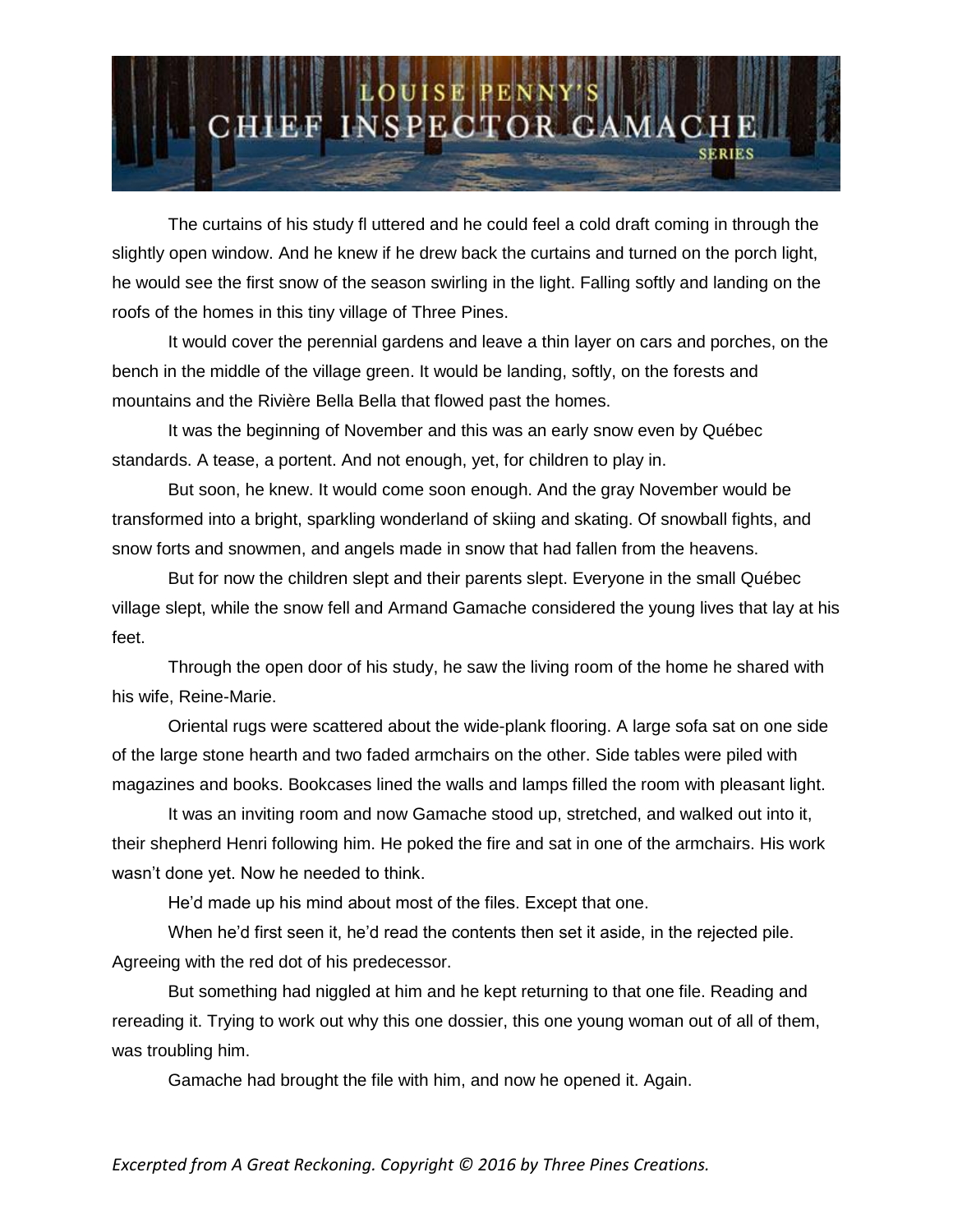

Her face stared at him. Arrogant, challenging. Pale. Her hair jet black, shaved in places, spiked in others. There were unmistakable piercings through her nose and brows and cheek.

She claimed to read ancient Greek and Latin, and yet she'd barely scraped by in high school and had spent the past few years doing, from what he could tell, nothing.

She'd earned the red dot.

So why did he keep going back to it? To her? It wasn't her appearance. He knew enough to look beyond that.

Was it her name? Amelia?

Yes, he thought, that might be it. She shared the name with Gamache's mother, who'd been named for the aviator who'd lost her way and disappeared.

Amelia.

And yet, when he held the file he didn't feel any warmth. In fact, he felt vaguely revolted.

Finally Gamache took off his reading glasses and rubbed his eyes before taking Henri outside for a last walk of the night, in the first snow of the season.

Then it was upstairs to bed for both of them.

The next morning Reine-Marie invited her husband to breakfast at the bistro. Henri came along and lay quietly under their table as they sipped bowls of *café au lait* and waited for their maplecured bacon with scrambled eggs and Brie.

The fireplaces on either end of the long beamed room were lit and cheerful, conversation mingled with the scent of wood smoke, and there was the familiar thudding of patrons knocking snow from their boots as they entered.

The flurries had stopped in the night, leaving just a thin layer barely covering the dead autumn leaves. It seemed a netherworld. Neither fall nor winter. The hills that surrounded the village and seemed to guard it from an often hostile world themselves looked hostile. Or, if not actually hostile, at least inhospitable. It was a forest of skeletons. Their branches, gray and bare, were raised as though begging for a mercy they knew would not be granted.

But on the village green itself stood the three tall pines from which the village took its name. Vibrant, straight and strong. Evergreen. Immortal. Pointing to the sky. Daring it to do its worst. Which it planned to do.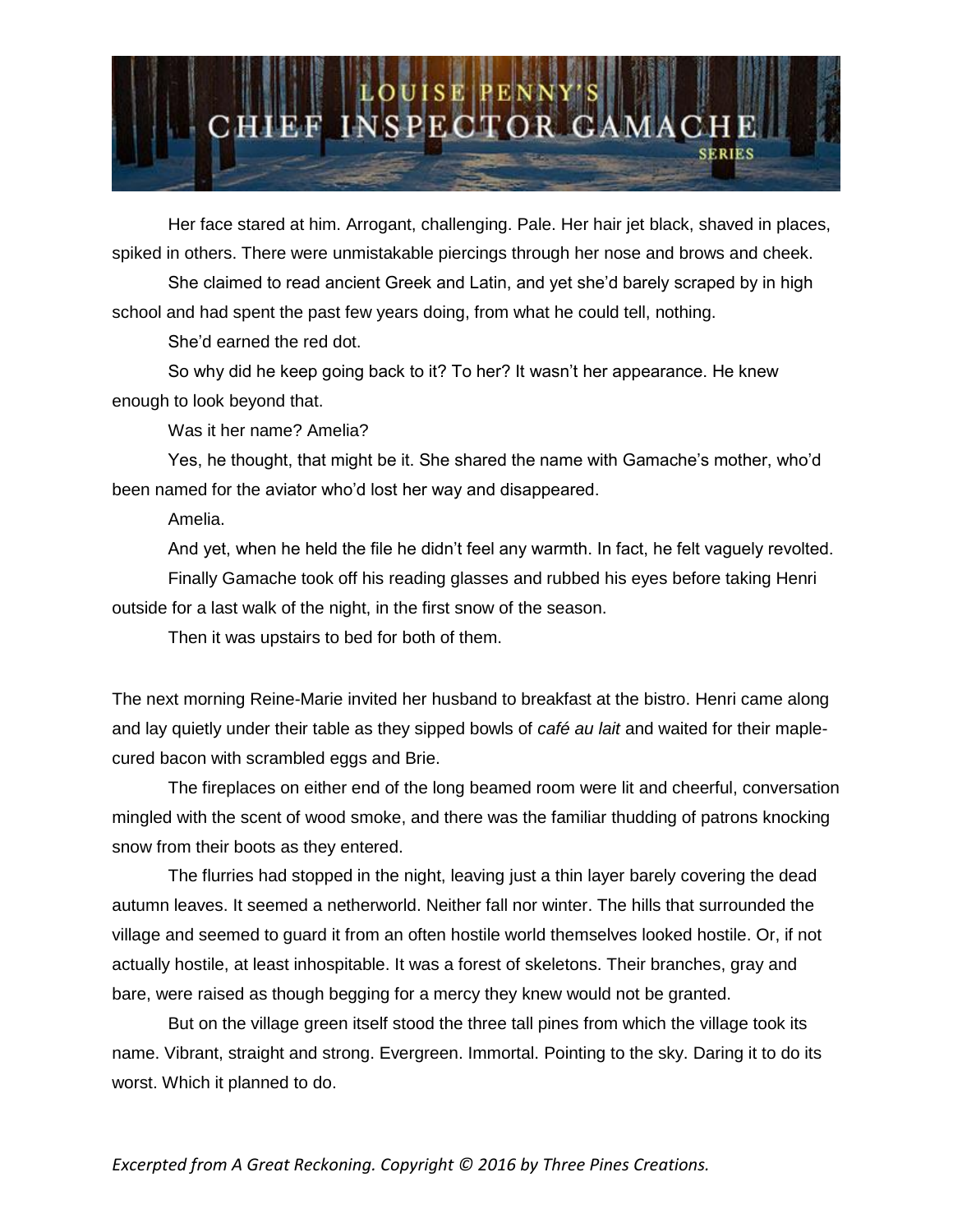

The worst was coming. But so was the best. The snow angels were coming.

"*Voilà*," said Olivier, placing a basket of warm almandine croissants on their table. "While you wait for breakfast."

A price tag hung from the basket. And from the chandelier above their heads. And the wing chairs they sat on. Everything in Olivier's bistro was for sale. Including, he'd intimated more than once, his partner, Gabri.

"A bag of candy and he's yours," Olivier was heard to offer patrons when Gabri turned up in his frilly apron.

"That is how he got me," Gabri would admit, smoothing the apron he only wore, they all knew, to piss off Olivier. "A bag of allsorts."

When they were alone, Armand slid a file across the table to his wife.

"Could you read this, please?"

"Of course," she said as she put on her glasses. "Is there a problem?"

"No, I don't think so."

"Then why . . . ?" She gestured toward the folder.

He'd often discussed cases with her, before his early retirement from the Sûreté. He was not yet sixty and this was more of a retreat, really. To this village, to recover from what lay beyond the ridge of mountains.

He watched her over the rim of his strong, fragrant coffee, holding the warm bowl between his hands. They no longer trembled, Reine-Marie noted. Or at least not often. She always looked, in case.

And the deep scar near his temple wasn't quite so deep. Or perhaps familiarity and relief had filled it in.

He limped still, sometimes, when he was tired. But besides that, and the scar, there were no outward signs of what had happened. Though she did not need any signs. It was the sort of thing she would never forget.

Almost losing him.

But instead, they'd found themselves here. In the village that managed to be welcoming even on the dullest day.

Reine-Marie had known, even as they'd bought the home and unpacked, that the time would come when he'd want and need to go back to work. The only question had been, what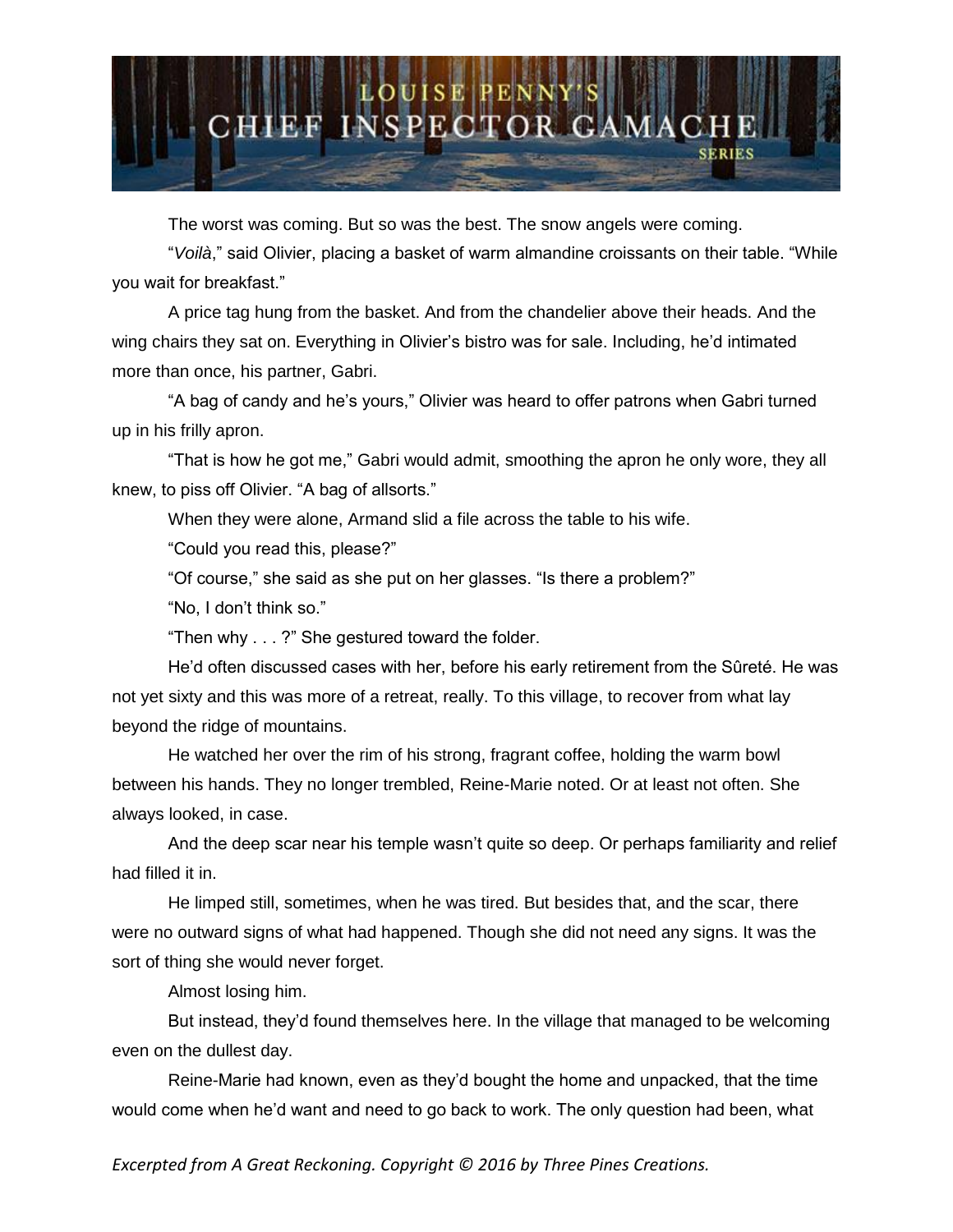

next? What would Chief Inspector Armand Gamache, the head of the most successful homicide department in the country, choose to do?

He'd had plenty of offers. Their study was filled with envelopes marked "Confidential." He'd taken plenty of meetings. From heads of major corporations, to political parties anxious for him to run for office, to police organizations, national and international. Discreet vehicles had pulled up outside their white clapboard home and discreetly dressed men and women had knocked on the door. And sat in their living room, discussing "what next."

Armand had listened politely, often offering them lunch or dinner or a place to stay if it was late. But never tipping his hand. Reine-Marie herself had found her dream job, after leaving her post at the Bibliothèque et Archives nationales du Québec as one of the head librarians. She'd volunteered to sort years of donations to the regional historical society.

It was a post her former colleagues no doubt viewed as a significant step down. But Reine-Marie wasn't interested in steps. She'd arrived at where she wanted to be. No more steps. She'd stopped. Reine-Marie had found a home in Three Pines. She'd found a home in Armand. And now she'd found her intellectual home, investigating the rich and disorganized collection of documents and furniture and clothing and oddities left to the region in wills.

For Reine-Marie Gamache, each day felt like Christmas, as she sorted through the boxes and boxes. And boxes.

And then, after much discussion between them, Armand had decided on his next step.

For weeks after, while she pored over piles of letters and old documents, he pored over his files, studying confidential reports, schematics, curricula vitae. Across from each other in their comfortable living room, they'd gone through their separate boxes, while the fire mumbled and the coffee perked and late autumn turned into an early winter.

But while she was opening up the world, he was in many ways doing the opposite. Armand was whittling down, honing, shaving, taking out the dead wood, the unnecessary, the unwanted. The rot. Until what he had in his hands was something very sharp. A spear of his own creation. And he'd need it. There could be no doubt who was in charge, and who held the power. Or that he was willing to use it.

He was almost there, she knew. But there seemed one thin obstacle.

They looked down at it now, sitting innocently on the table among the croissant flakes. Armand opened his mouth to speak, then closed it and exhaled sharply, in irritation.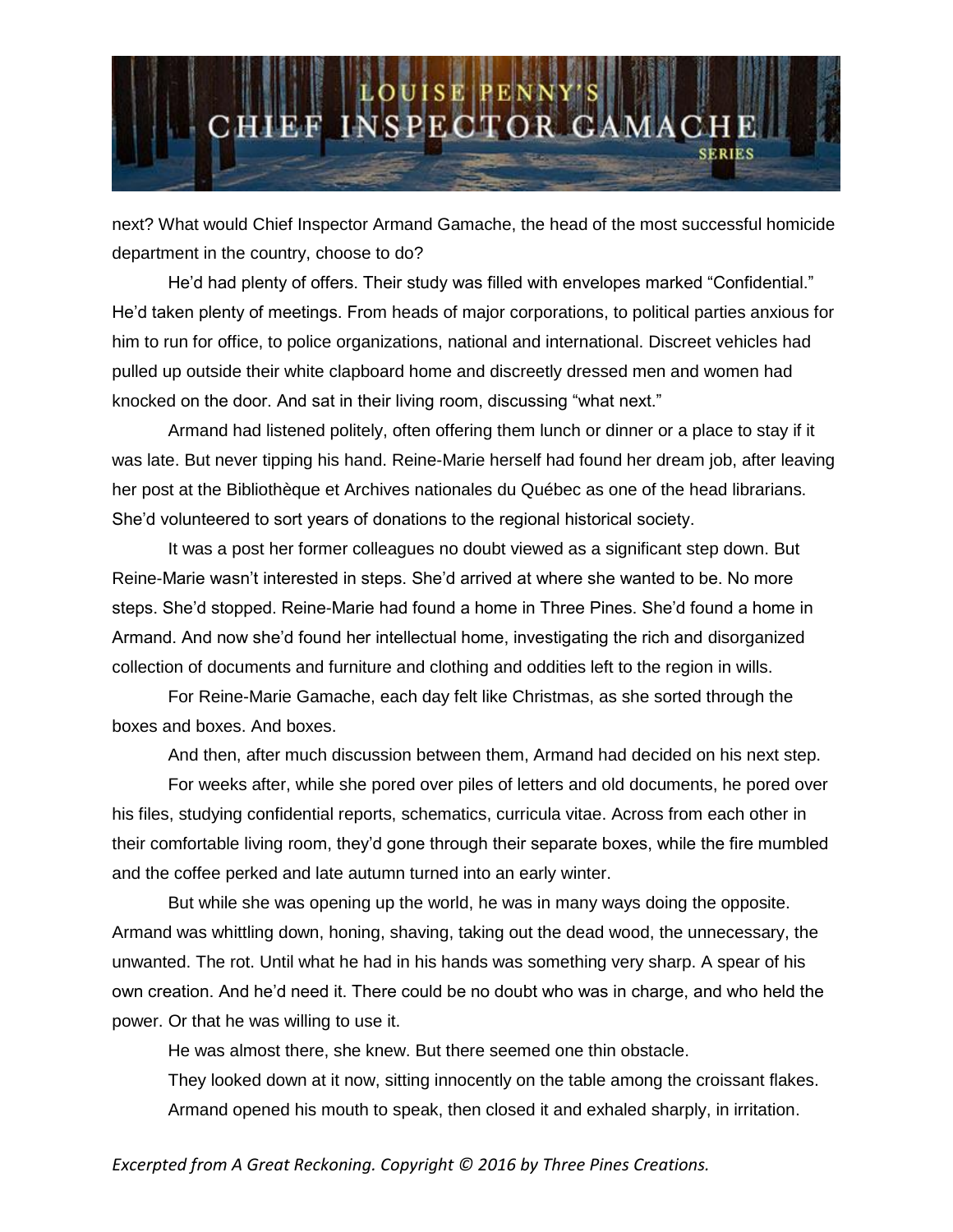

"There's something that's bothering me about this file and I don't know what it is."

Reine-Marie picked it up and read. It didn't take long. After a few minutes she closed the cover, laying a hand softly on top as a mother might on the chest of a sick child. Making sure of the heartbeat.

"She's an odd one, I'll give her that." She looked at the red dot in the corner. "You're rejecting her, I see."

Armand lifted his hands in a noncommittal gesture.

"You're considering accepting her?" she asked. "Even if it's true that she reads ancient Greek and Latin, that's not much use in the job. They're dead languages. And she might very well be lying."

"True," he admitted. "But if you're going to lie, why do it about that? Seems an odd sort of fabrication."

"She's not qualified," said Reine-Marie. "Her high school marks are abysmal. I know it's difficult to choose, but surely there are other applicants who deserve the spot more."

Their breakfast came, and Armand placed the file on the pine floor beside Henri.

"I can't tell you how often I've changed that dot," he said with a smile. "Red, green.

Green, red."

Reine-Marie took a forkful of the moist scrambled eggs. A long thin string of Brie clung to the plate and she lifted her fork above her head for amusement, to see how long the string could stretch before it broke.

Longer than her arm, it seemed.

Armand, smiling and shaking his head, pulled it apart with his fingers.

"There, madame, I set you free."

"From the bondage of cheese," she said. "Oh, thank you, kind sir. But I'm afraid the attachment goes deeper than that."

He laughed.

"Do you think it's her name?" asked Reine-Marie. Her husband was rarely so indecisive, though she knew he also took his decisions seriously. They would affect people for the rest of their lives.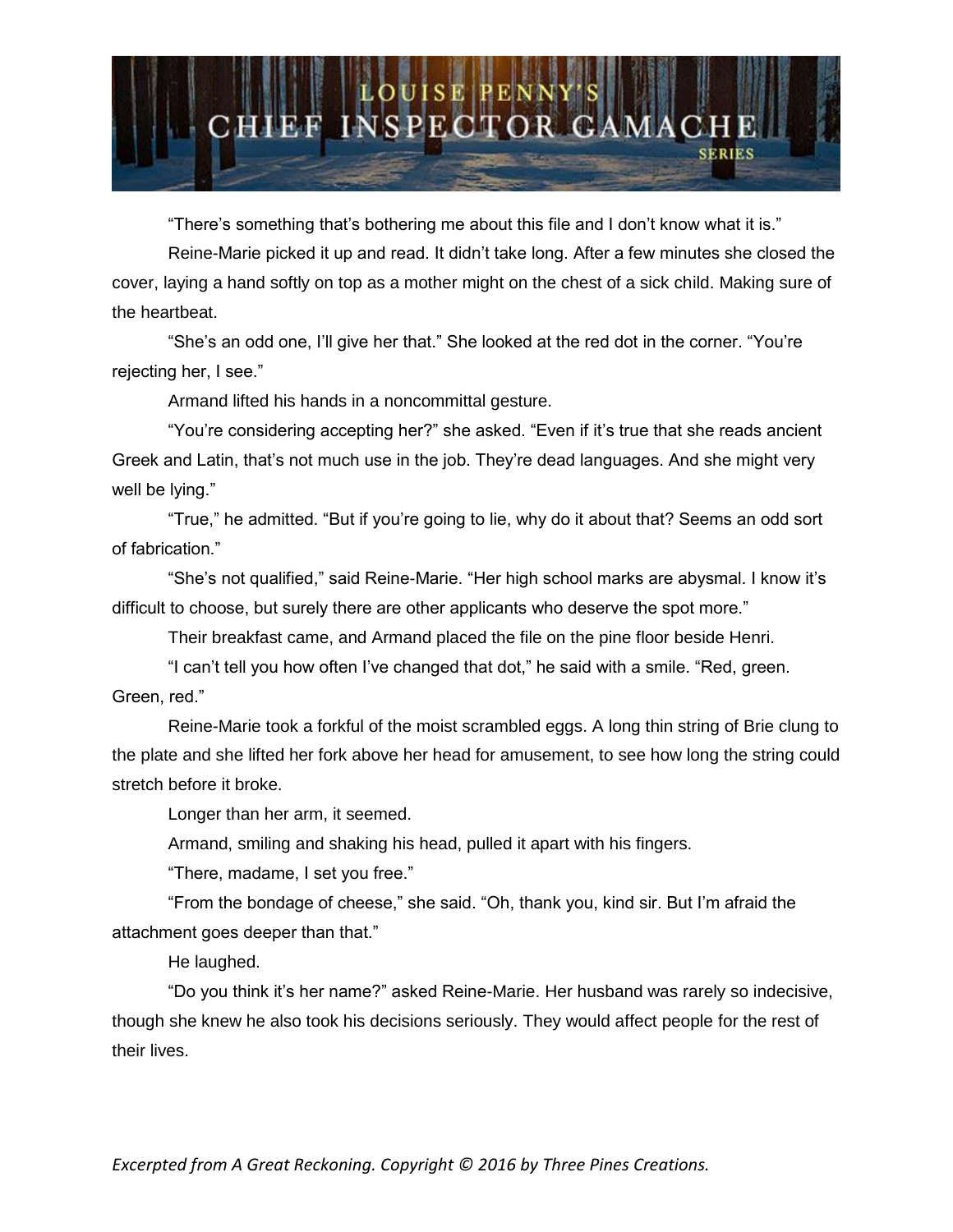

"Amelia?" he asked. And frowned. "I wondered the same thing. But it seems a huge overreaction on my part, don't you think? My mother's been gone for almost fifty years. I've met other Amelias—"

"Not many."

"*Non, c'est vrai*. But some. And while the name will always remind me of my mother, the fact is I didn't think of her as Amelia. She was Maman."

He was right, of course. And he didn't seem at all embarrassed to be a grown man talking about "mommy." She knew he was simply referring to the last time he saw his mother and father. When he was nine. When they weren't Amelia and Honoré but Mommy and Daddy. Going out for dinner with friends. Expected back to kiss him good night.

"It could be her name," said Armand.

"But you doubt it. You think it's something else."

"Oh God," said Olivier, coming over to check on them and looking out the window. "I don't think I'm ready."

"Neither are we," admitted Reine-Marie, following his gaze to the snowy village green, now white. "You think you are, but it always comes as an unpleasant surprise."

"And arrives earlier and earlier," said Armand.

"Exactly. And seems more and more bitter," said Olivier.

"Still, there's beauty," said Armand, and received a stern look from Olivier.

"Beauty? You're kidding, right?" he said.

"No, it's there. Of course, it can stick around far too long," said Armand.

"You're telling me," said Olivier.

"It gets old," said Reine-Marie.

"Gets old?" asked Olivier.

"But having the right tires helps," she said.

Olivier put the empty croissant basket back down on the table. "What're you talking about?"

"Winter, of course," said Reine-Marie. "The first snow."

"What're you talking about?" asked Armand.

"Ruth," said Olivier, pointing out the window at the elderly woman with a cane, and a duck, approaching the bistro. Old, cold and bitter.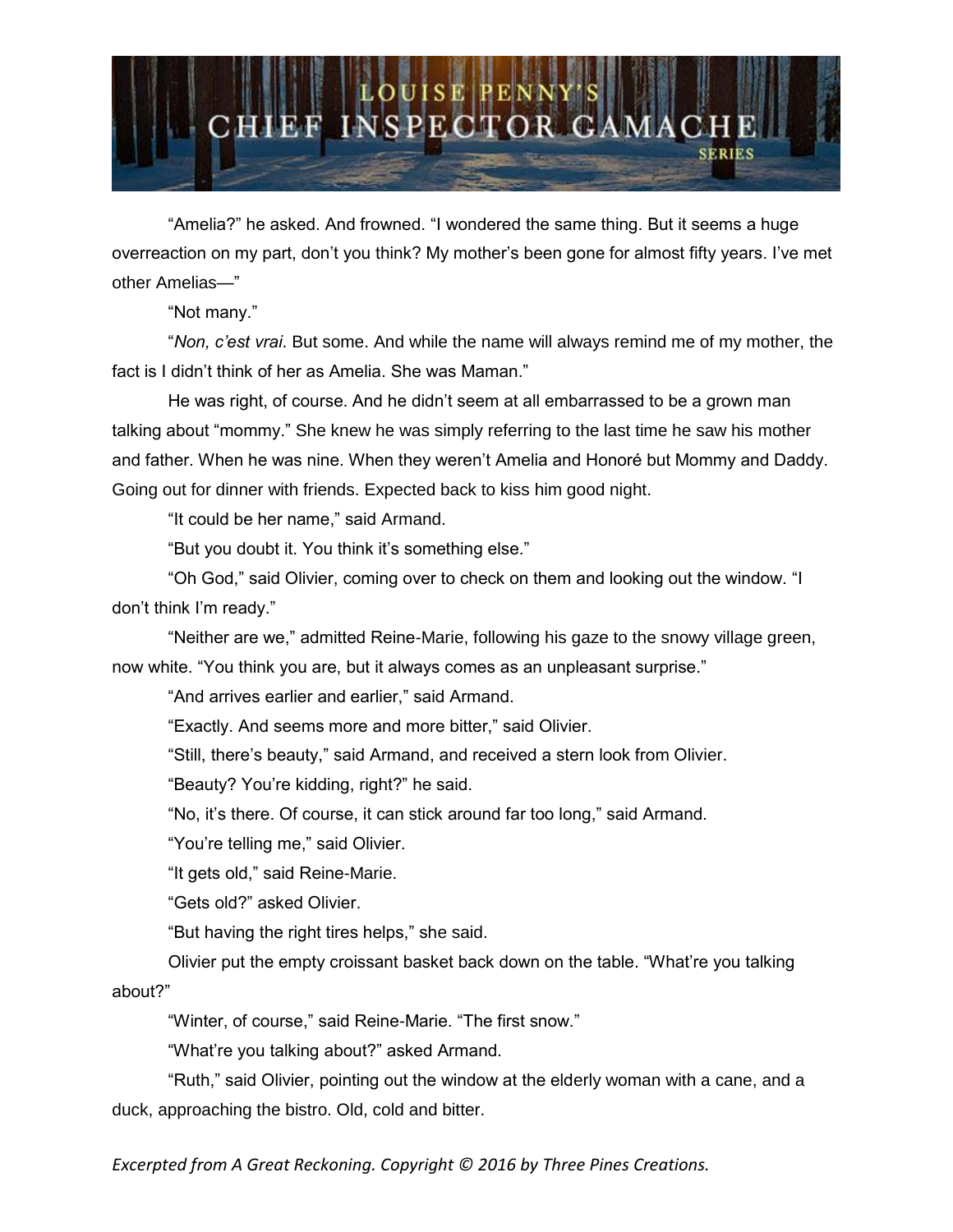

She stepped inside and scanned the room.

"Yes," said Olivier. "The right tires would solve that problem."

"Fag," muttered Ruth as she limped by them.

"Hag," muttered Olivier as they watched the el der ly poet take her usual seat by the fireplace. She opened the pine blanket box used as a coffee table and took out a handful of papers.

"She's helping me sort through the stuff we found in the walls when we renovated," said Olivier. "You remember?"

Armand nodded. Olivier and his partner, Gabri, had turned an abandoned hardware store into the bistro many years ago, and in updating the electricity and plumbing, they'd opened the walls and found all sorts of things. Mummified squirrels, clothing. But mostly they'd found papers. Newspapers, magazines, advertisements, catalogues used as insulation as though words could keep winter at bay.

Enough heated words had been hurled at the Québec winter, but all had failed to stop the snow.

In the chaos of the renovations, the papers had simply been dumped in the pine blanket box and forgotten. The box had sat in front of the hearth for years, unopened. Countless *cafés au lait*, and glasses of wine, and plates of regional cheese and paté and baguette, and feet, had rested on top of it, until the papers had been rediscovered a few months earlier.

"I doubt there's anything valuable," said Olivier, returning to the Gamaches' table after taking Ruth her breakfast of Irish coffee and bacon.

"How is that woman still alive?" asked Reine-Marie.

"Bile," said Olivier. "She's pure bile. It never dies." He looked at Reine-Marie. "I don't suppose you'd be willing to help her?"

"Well, who wouldn't want to work with pure bile?" she said.

"Once she gets a few drinks in her, she becomes simply nasty, as you know," said Olivier. "Please. Please. It's taken Ruth two months to get the pile down an inch. The problem is, she doesn't just scan, she reads everything. Yesterday she spent the whole day on one National Geographic from 1920."

"I would too, *mon beau*," said Reine-Marie. "But I tell you what. If Ruth accepts the help, I'd love to do it."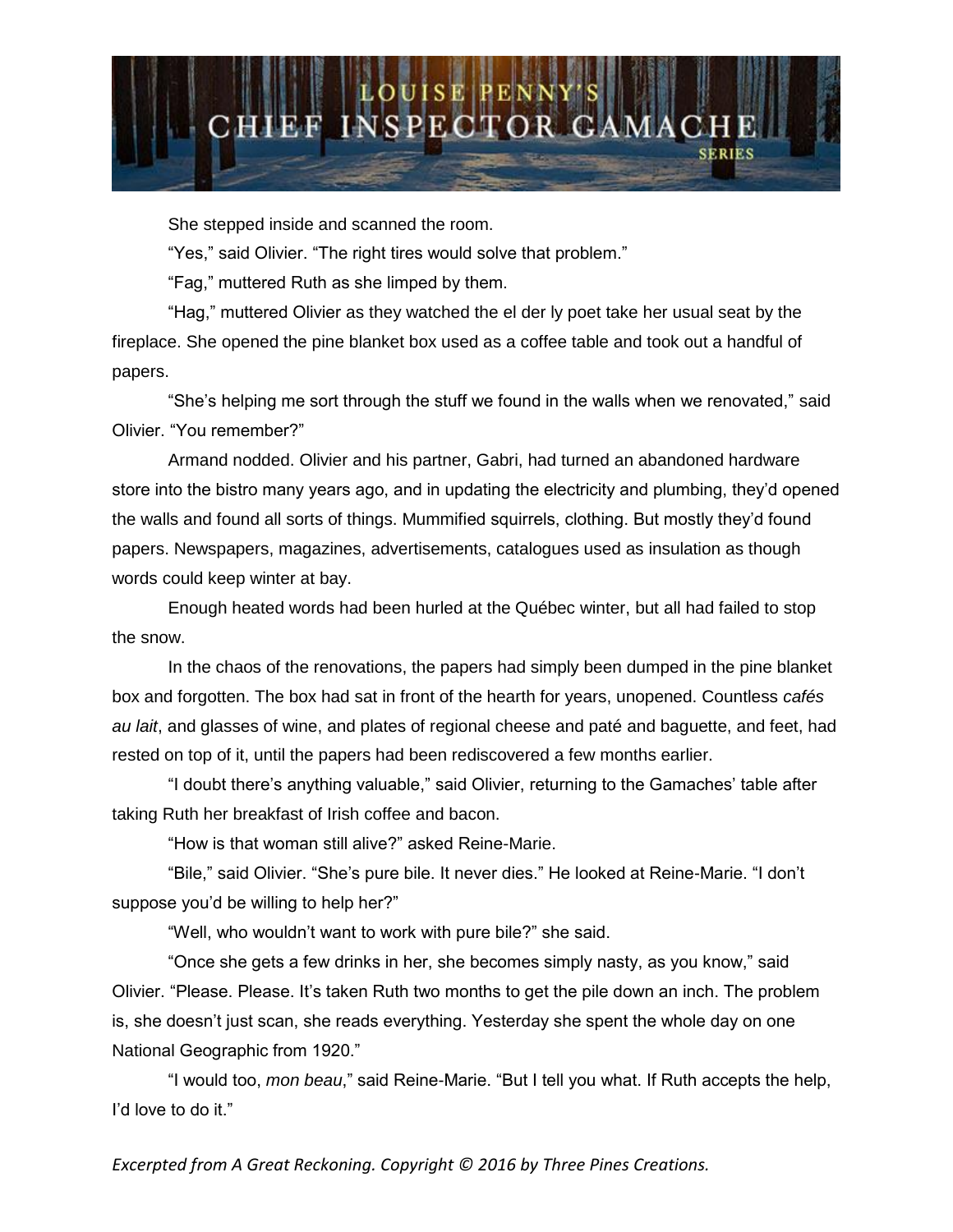

After breakfast, she joined Ruth on the sofa and started on the blanket box, while Armand and Henri walked home.

"Armand," shouted Olivier, and when Gamache turned he saw the owner of the bistro at the door waving something.

It was the dossier.

Armand jogged back to get it.

"Did you read it?" he asked. His voice was just sharp enough for Olivier to hesitate. "*Non*."

But under the steady stare, Olivier cracked.

"Maybe. Okay, yes. I glanced at it. Just her picture. And her name. And a bit about her background."

"*Merci*," said Armand, taking the file and turning away.

As he walked home, Armand wondered why he'd snapped at Olivier. The file was marked "Confidential" but he'd shown it to Reine-Marie, and it wasn't exactly a state secret. And who wouldn't be tempted to look at something marked "Confidential"?

If they knew anything about Olivier, it was that he had no immunity to temptation. Gamache also wondered why he'd left it behind. Had he really forgotten it? Was it a mistake, or was it on purpose?

The snow returned by early afternoon, blowing in over the hills and swirling around, trapped there. Turning Three Pines into a snow globe.

Reine-Marie called and said she was having lunch at the bistro. Clara and Myrna had joined the excavation of the blanket box, and they'd be spending the afternoon eating and reading.

It sounded to Armand pretty much perfect and he decided to do the same himself, at home.

He poked the birch log freshly tossed on the fire in their living room grate and watched as the bark caught and crackled and curled. Then he sat down with a sandwich, a book, and Henri curled up beside him on the sofa. But Armand's eyes kept drifting back to his study,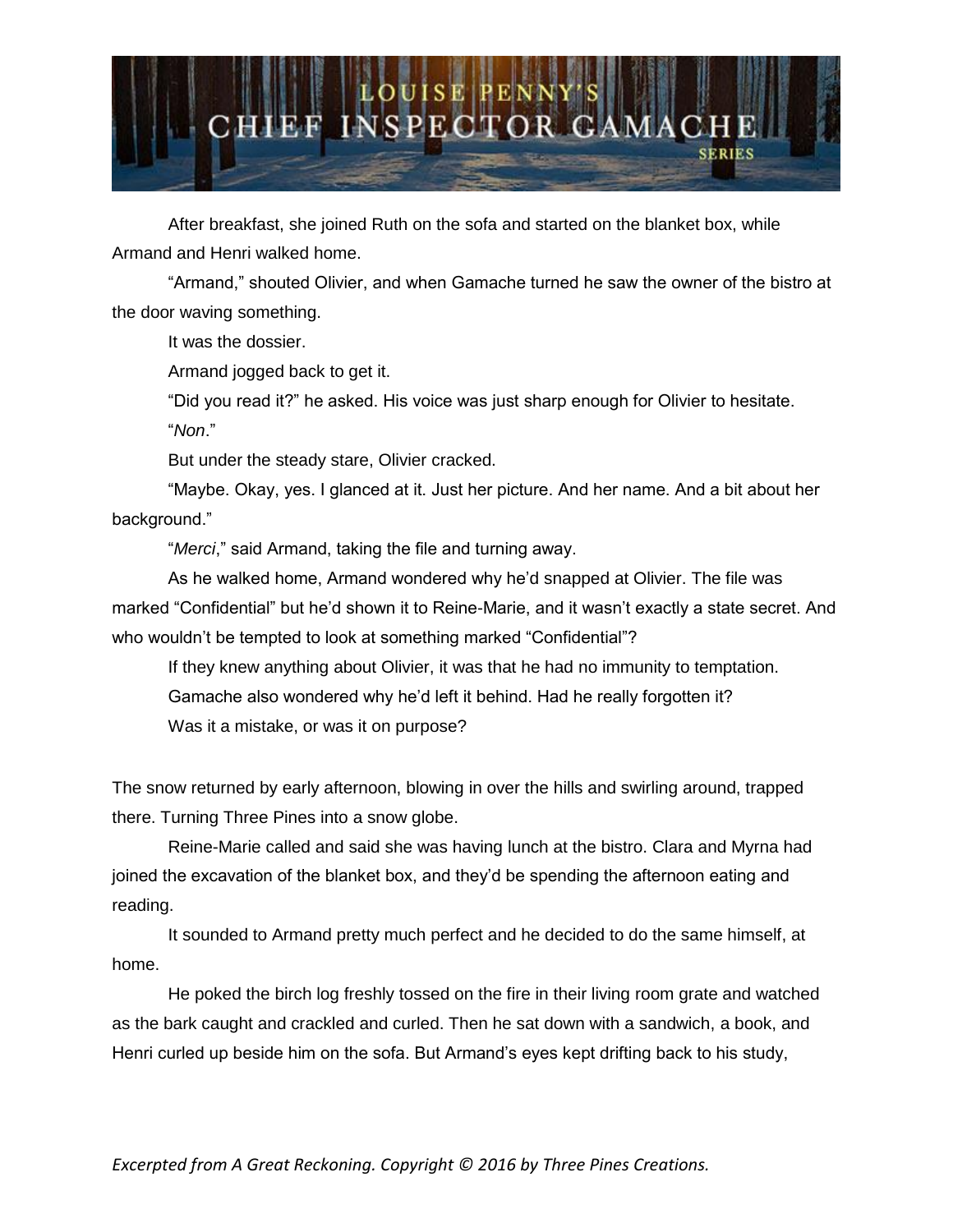

crowded with impatient young men and women, cheek by jowl, staring at him. Waiting for the old man to decide what next for them, as old men had decided the fate of youth for millennia.

He wasn't old, though he knew he'd look old, perhaps even ancient, to them. The young men and women would see a man in his late fifties. Just over six feet tall, he was substantial rather than heavy, or so he told himself. His hair was more gray than brown and it curled slightly around his ears. While he'd sometimes had a moustache and sometimes a beard, he was now clean-shaven, the lines of his face visible for all to see. It was a care-worn face. But most of the lines, if followed back like a trail, would lead to happiness. To the faces a face made when laughing or smiling, or sitting quietly enjoying the day.

Though some of those lines led elsewhere. Into a wilderness, into the wild. Where terrible things had happened. Some of the lines of his face led to events inhuman and abominable. To horrific sights. To unspeakable acts.

Some of them his.

The lines of his face were the longitude and latitude of his life.

The young men and women would also see the deep scar at his temple. It would tell them how close he'd come to dying. But the best of them would see not just the wound, but the healing. And they'd see, deep in his eyes, beyond the scar, beyond the pain, beyond even the happiness, something unexpected.

Kindness.

And perhaps, when their own faces were mapped, kindness would be discovered there too.

That's what he was looking for in the dossiers. In the photographs.

Anyone could be clever. Anyone could be smart. Anyone could be taught.

But not everyone was kind.

Armand Gamache looked into the study at the young men and women assembled there. Waiting.

He knew their faces, or at least their photographs. He knew their stories, or at least as much as they were willing to tell. He knew about their schooling, their grades, their interests.

Among the crowd he spotted her. Amelia. Waiting with the rest.

His heart lurched and he stood up.

Amelia Choquet.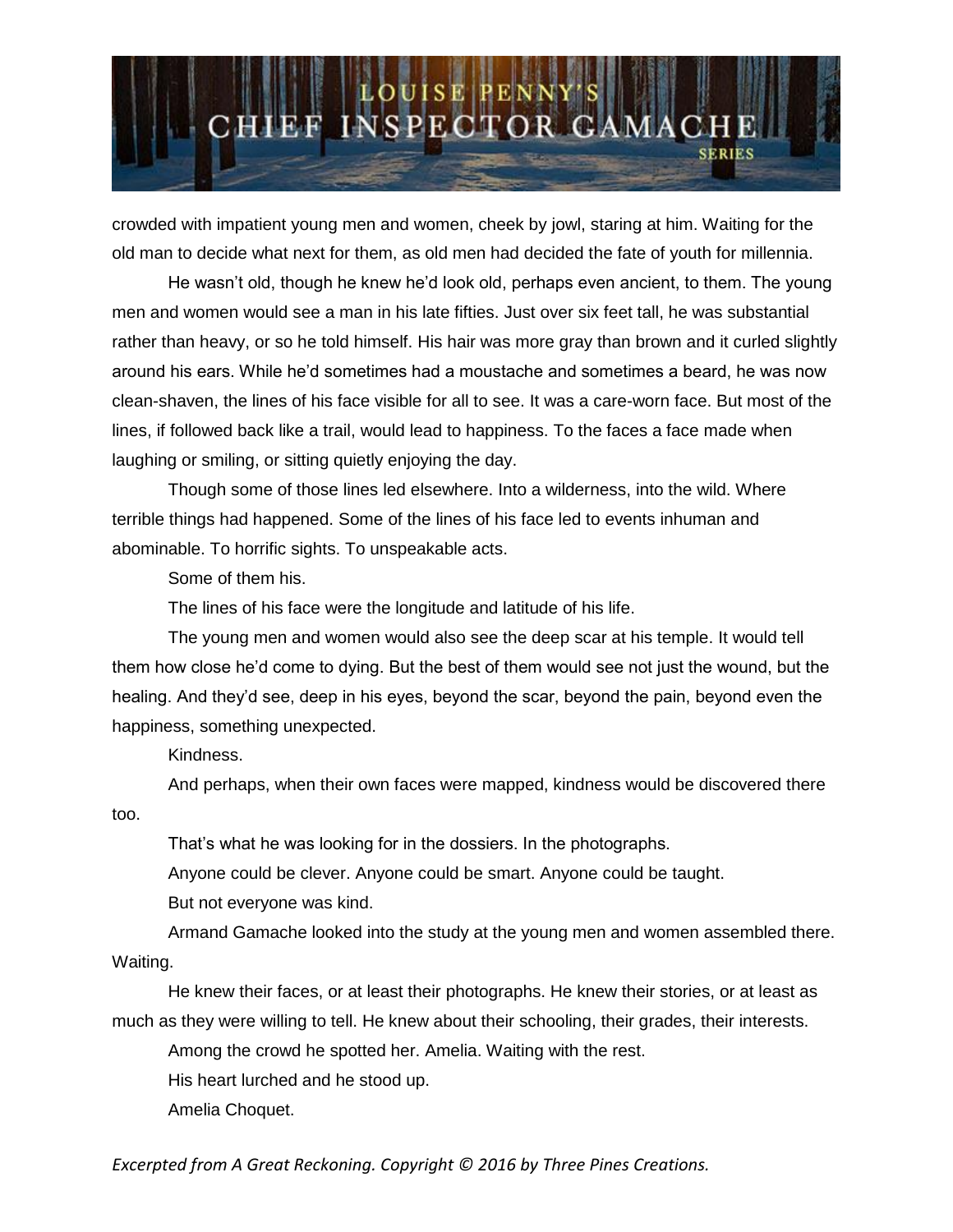

He knew then why he was reacting as he was. Why he'd left her behind at the bistro, and why he'd gone back for her.

And why he felt so strongly about her.

He'd shown the dossier to Reine-Marie hoping she'd give him the permission he sought. To do what all reason told him to do. To reject this young woman. To turn his back. To walk away, while he still could.

And now he knew why.

Henri snored and drooled on the sofa, the fire murmured and crackled, the snow tapped the windowpanes.

It wasn't her first name he was reacting to. It was her last. Her family name.

Choquet.

It was unusual, though not unique. The normal spelling would be Choquette.

He strode across to his study and, grabbing her file off the floor, he opened it. Scanning down the pathetically scant information. Then he closed it, his hand trembling.

He glanced at the fire, and briefly considered laying her there. Letting her go up, or

down, in flames. A witch for the burning.

But instead he went downstairs, to the basement.

There he unlocked the back room. Where all his files on old cases were kept. And at the very back of the back room, he unlocked a small box.

And there he found it.

Confirmed it.

Choquet.

Logic told him he could be wrong. What were the chances, after all? But in his heart he knew he was right.

Returning upstairs, his feet heavy on the steps, he stood at the window and watched the snow falling.

Children, in hastily unpacked snowsuits smelling of cedar, were running around the village green, chasing and tackling each other into the soft snow. Pelting anyone in their sights with snowballs. Rolling out snowmen. They shrieked and yelled and laughed.

He went into his study and spent the next hours doing research. And when Reine-Marie arrived back, he greeted her with a large Scotch and the news.